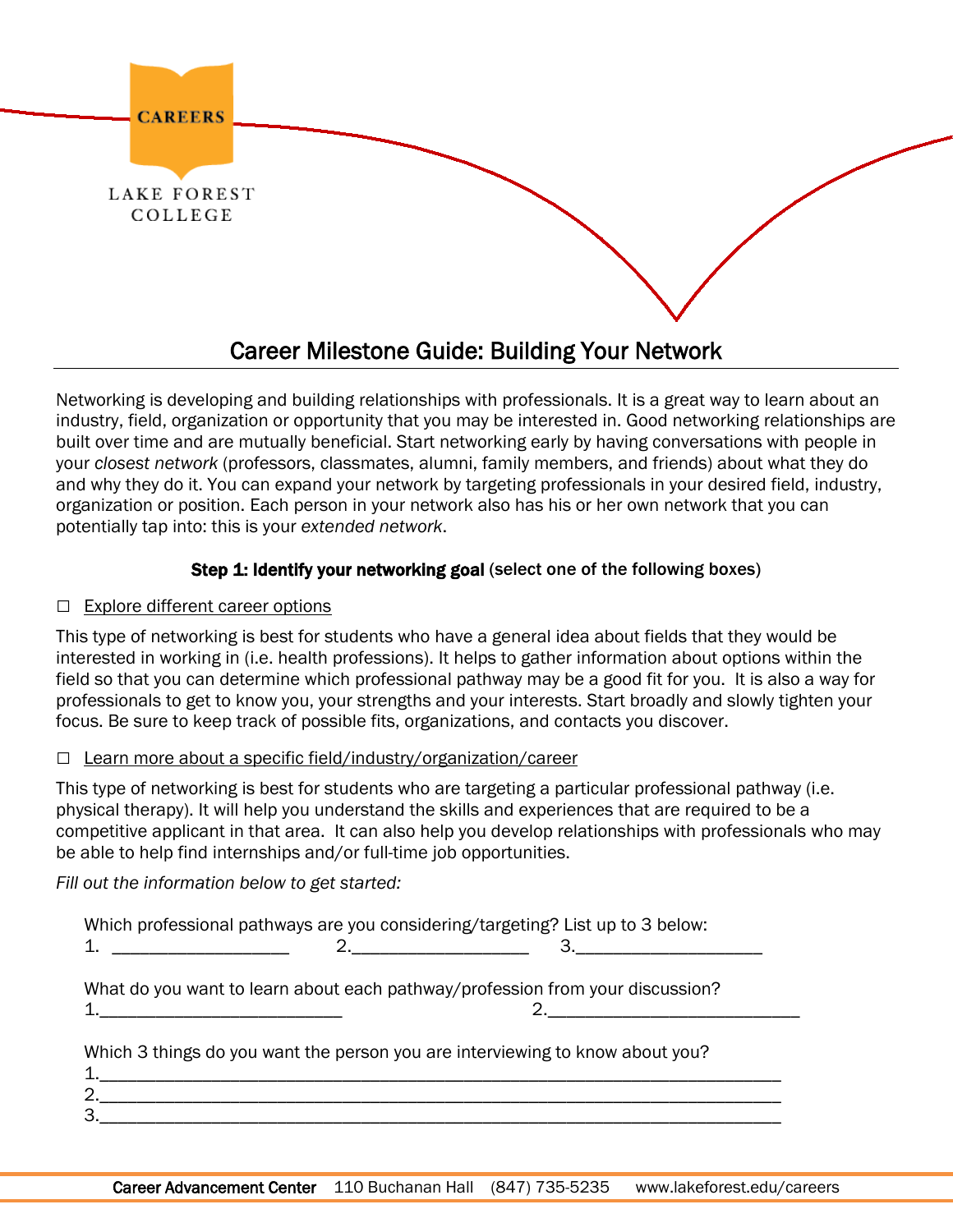## Step 2: Identify the people in your network.

Complete "Identify People in Your Network" worksheet.

ſ  $\overline{\phantom{a}}$  $\overline{\phantom{a}}$  $\overline{\phantom{a}}$  $\overline{\phantom{a}}$  $\overline{\phantom{a}}$ Ļ

Ī ŕ  $\overline{\phantom{a}}$  $\overline{\phantom{a}}$  $\overline{\phantom{a}}$  $\overline{\phantom{a}}$  $\overline{\phantom{a}}$ Į

## Identify People in Your Network

| <b>FAMILY &amp;</b> | • Ex. Parents, aunts and uncles, high school friends, |
|---------------------|-------------------------------------------------------|
| <b>FRIENDS</b>      | neighbors                                             |

| • Ex. Supervisor, co-workers |             |
|------------------------------|-------------|
|                              | <b>WORK</b> |
|                              |             |
|                              |             |
|                              |             |

| <b>AFFILIATIONS</b> | • Ex. Religious group, service organization |
|---------------------|---------------------------------------------|
|                     |                                             |

List 5 people from your network who you will contact, starting with those you are most familiar with.